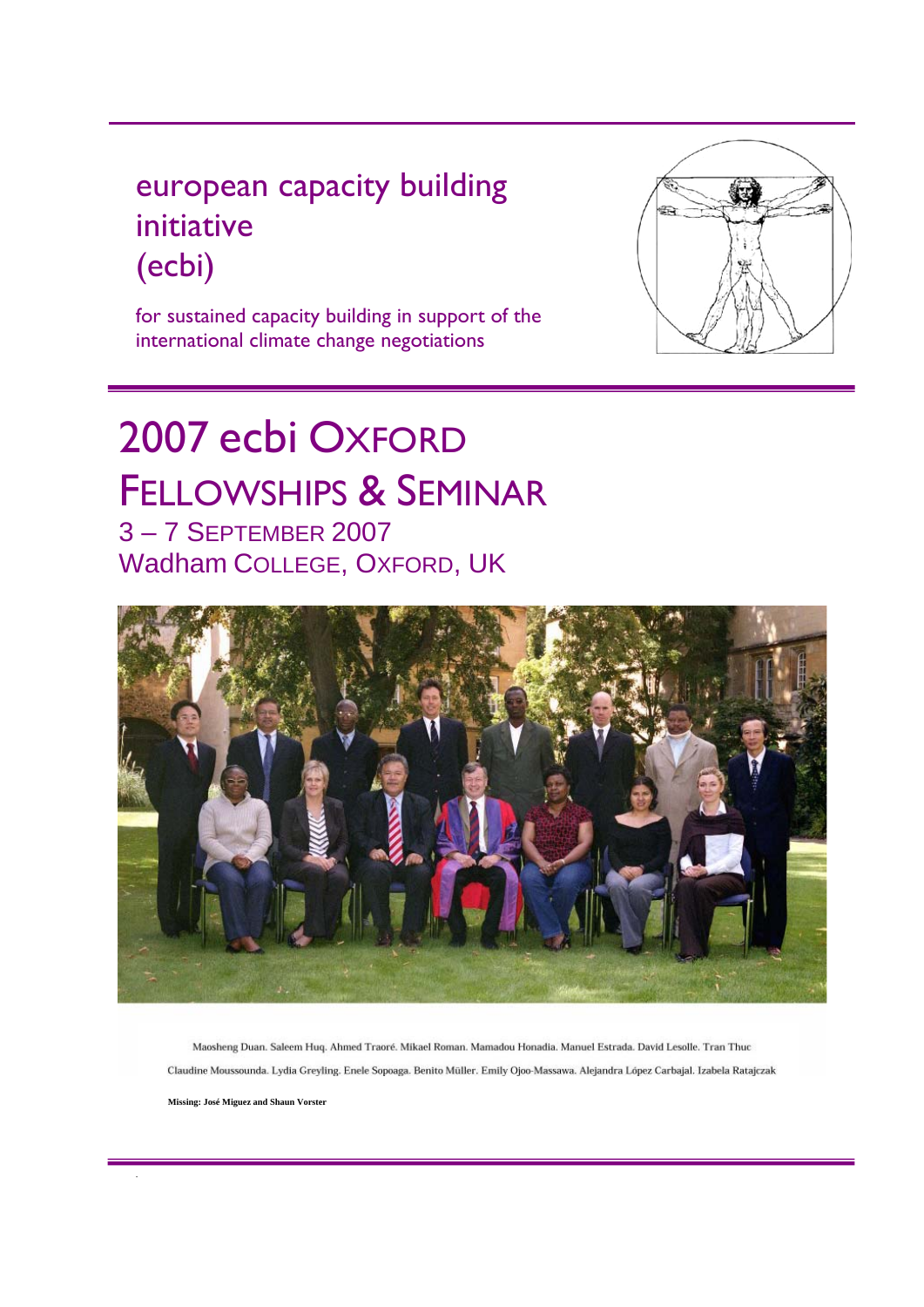The 2007 ecbi Oxford Fellowships took place between 3 and 7 September. They were attended by 13 Fellows from Botswana, Burkina Faso, Brazil, China, Gabon, Guinea (Conakry), Kenya, Mexico, South Africa, Tuvalu, and Vietnam. Negotiators from Denmark, Germany, the Netherlands, Spain, the UK, the Portuguese EU Presidency and the European Commission joined the Fellows for the Oxford Seminar from 5 to 8 September. Participants engaged in a frank and open exchange of views on a number of issues, specifically where it was felt that trust-building would particularly benefit the UNFCCC negotiations.

The Fellowships began with the Fellowship Colloquium which took place at Wadham College, Oxford from 3 to 5 September. During this event, the Fellows had the opportunity to discuss among themselves a number of issues in depth that they had identified as particularly relevant at this stage of the UNFCCC negotiation process. These included the post-2012 UN regime on climate change; the Clean Development Mechanism (CDM), reduction of emissions from deforestation in developing countries; the operating modalities of the Adaptation Fund (in particular, the institutional aspects); and capacity building.

The Fellowship Colloquium was followed by the Oxford Seminar from 5 to 7 September at various locations within Oxford University as well as at the Oxford Town Hall. This gave the Fellows the opportunity to engage in discussions with colleagues from the Danish, Dutch, German, Spanish, and UK government agencies as well as with representatives from the Portuguese EU Presidency and the European Commission. At the Seminar, the Fellows presented the conclusions of their discussions during the Colloquium. They also had the opportunity to listen to a number of presentations from the colleagues who had joined them and from invited speakers on the issues which would be at the centre of the debates at the forthcoming climate conference (COP13/MOP3) in Bali in December 2007

## 2007 ecbi Oxford Seminar: Individual Themes

.

The following summaries of the discussions at the 2007 Oxford Seminar are based on the feed-back forms by the Fellows and participants after each session. The meetings were held in accordance with the Chatham House Rule and the views expressed are accordingly not attributed.

#### **The post 2012 UN Climate Change Regime**

#### *Outcome of the Vienna Talks*

.

The participants heard reports on the Climate Change Talks that had taken place in Vienna during the preceding week. The main event had been the continuation of the meetings of the Ad Hoc Working Group on Further Commitments for Annex I Parties under the Kyoto Protocol (AWG). There the G77+ China had demanded deep cuts in GHG emissions from Annex I countries, and some developing countries had advocated the developing countries had advocated the stabilization of GHG concentrations in the atmosphere at around 450ppm.. The spillover effects of response measures had been discussed, such as the impact on growers in developing countries of the awareness about 'food miles' that had beencreated in developed counties (see also below). This issue had been discussed at some length within the G77.



The meeting had not been able to draw conclusions on mitigation potentials, but discussions had focused on the IPCC's conclusions, which had been described as providing "useful initial parameters for the overall level of ambition" of Annex I Parties.

The Dialogue on long-term cooperative action under the Convention (the Dialogue) had focused on the building blocks needed for the post 2012 regime and had reviewed an innovative paper from the UNFCCC secretariat on Investment and Financial Flows, which would be further discussed in Bali (where there would be a Ministers of Finance presence).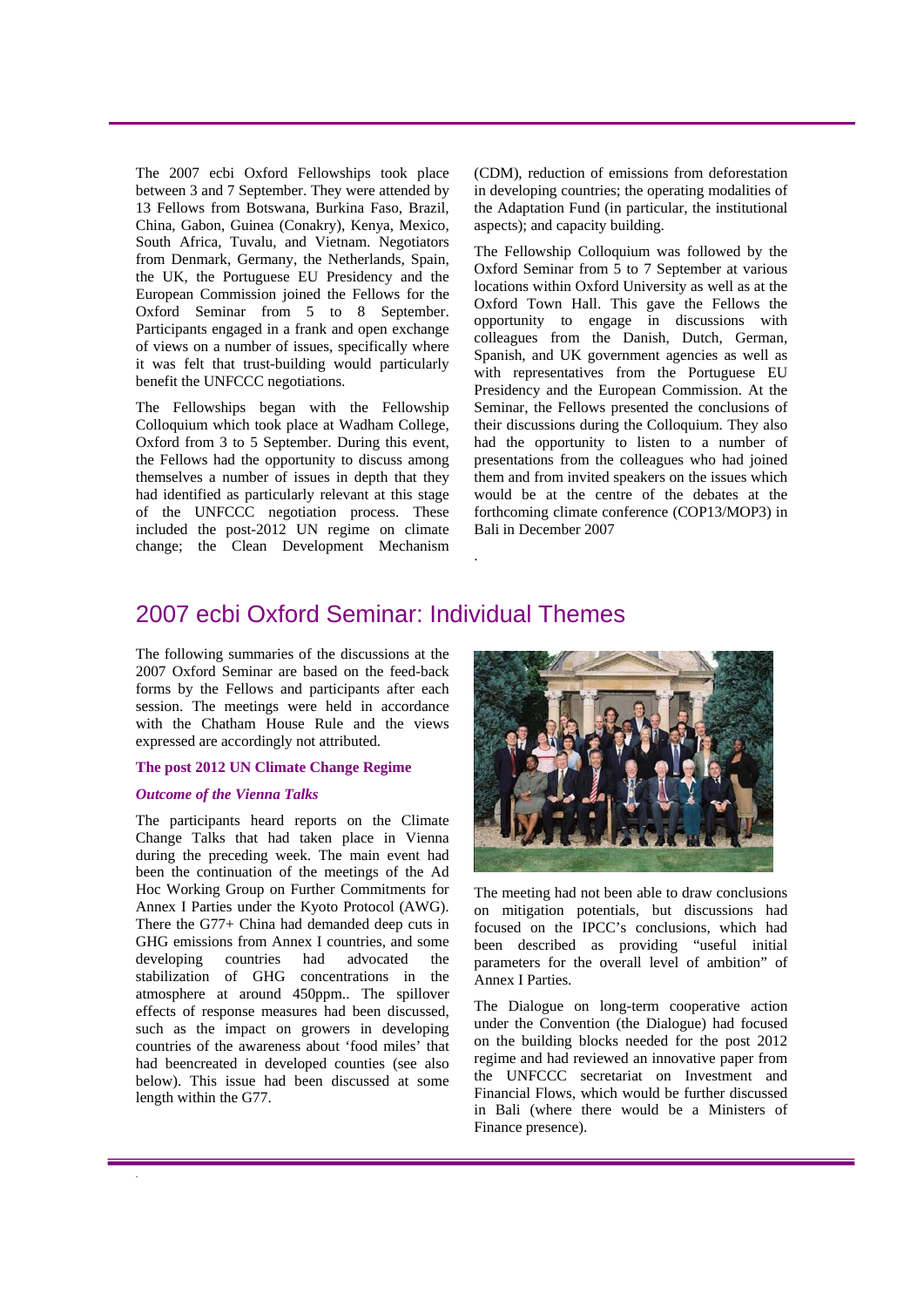The future of the process had been discussed: would the AWG and the Dialogue merge? What would the US' involvement be? Some UNFCCC parties (notably the EU) want an 'umbrella decision' to be adopted in Bali setting a roadmap for binding in the various work-streams towards a new agreement by COP15 in 2009; the Bali roadmap should ideally include principles, workstreams as well as platforms and processes.

#### *The Fellows' on post-2012 and discussion*

The key elements to emerge from both the presentation and the discussion were: the *urgency of an agreement on the post-2012 regime*; *leadership from industrialised countries*; *sustainable development considerations to underpin the engagement of developing countries* and *adequate funding*, especially for adaptation and technology transfer.

The current sense of urgency was reflected in the expectation that negotiations on the future regime would formally be opened in Bali. Participants emphasized that Annex I countries needed to demonstrate leadership by the *adoption of sufficiently stringent and ambitious absolute emissions caps*. In doing so, these countries should manage the impact of their mitigation actions on developing countries. The spillover effects of response measures had been discussed, such as the impact on growers in the developing countries of increasing awareness about 'food miles' in the developed world, where consumers were demanding that the provenance of food be mentioned on its labels, Participants noted that it was up to the governments concerned to educate the consumers, and that the Parties to the UNFCCC already suffering from the 'food miles' issue to take it forward in the process without having it handled in conjunction with the 'OPEC issues' if at all possible.

The developing countries were already participating in mitigation through the adoption of climate friendly policies; it was recognised that their mitigation efforts would need to increase. The Fellows' presentation contained an interesting suggestion for a *possible differentiation of developing countries' roles* according to their emissions.

Sustainable Development must be further emphasised and brought to the core in the post-2012 discussions. In some Fellows' views, sustainable development was a more important consideration in the future regime than equity  $$ yet there was no consensus on this. A broader

.

participation of developing countries could include the quantification of the emissions reductions achieved through sustainable development policies; this should be accompanied by monitoring, measurement, and verification. This could be assisted by *targeted capacity building* for CDM (with a focus on private sector capacity); for NGOs on the potential of community based schemes accessing the voluntary carbon market; and for activities which raise awareness within key sectors/departments, e.g. energy, transport, water, disaster preparedness.

Funding, and the adequacy of this funding, for both mitigation, and in particular adaptation, must be seriously addressed, as inadequate funding will be a deal-breaker in the coming negotiations. The current understanding of technology transfer should evolve to a more sustainable scheme for *skills transfer*. North–South technology cooperation should be enhanced by the use of the markets (incl. CDM) and innovative financing. South-South technology cooperation must be encouraged.



#### **The Adaptation Fund**

Recent assessments (among others by the World Bank, Oxfam and UNFCCC) show that the adaptation needs of developing countries will cost in the tens of billions of US dollars a year; currently, only a few hundred million dollars are available from voluntary sources. This huge *funding gap* could (at least in part) be filled by a fully functional Adaptation Fund (AF), in which the levies on the CDM activities carried out (mainly) by the private sector in developing countries are pooled. This *innovative source of funding* will be additional to ODA, and go beyond it in scope..

Provided that it was adequately set up in terms of governance, the Adaptation Fund could become the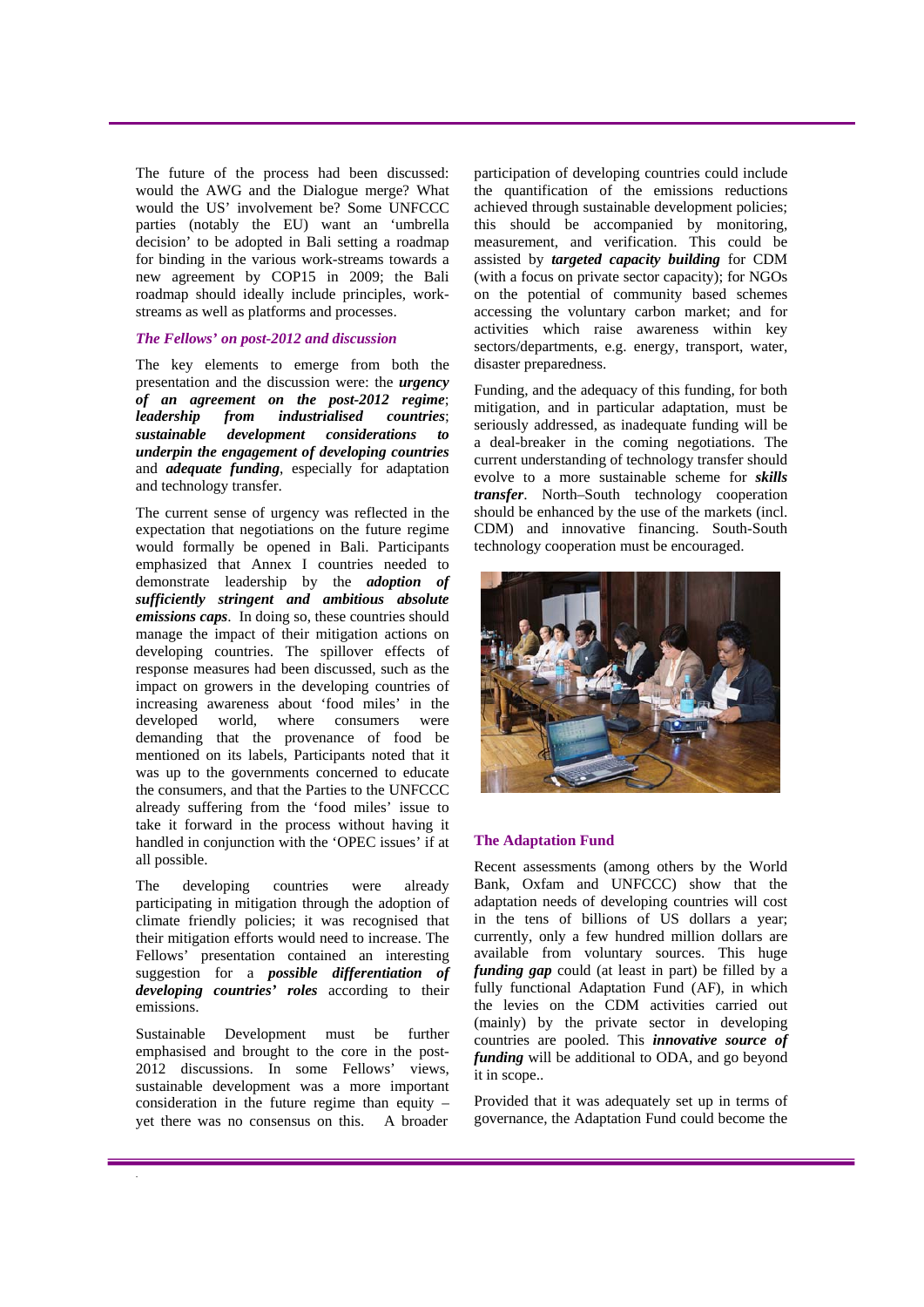vehicle for implementing the activities identified in the vulnerability assessments of the developing countries on a full cost basis. The Fellows noted that the poorest and most vulnerable counties (LDCs, SIDS) were already having to adapt on their own, even though they did not contribute to the causes of climate change. They suggested that the resources of the AF could be extended by applying levies to JI and ET, using the similar structure as for the CDM levy. More funding could also be generated through the CDM, for example by making the buyers of CERs contribute to the fund

The Fellows were of the view that the AF was sufficiently different from other funds operating under the UNFCCC to necessitate the creation of a different governance structure with a new and separate operating Executive Body (EB). COP/MOP2 in Nairobi (2006) asserted the authority of the COP/MOP over the AF; this principle must be adequately reflected in the governance structure of the AF. The COP/MOP should nominate the experts who sit in the EB; these experts should operate in a personal capacity rather than as government representatives. The composition of the EB should reflect the non-Annex I majority mandated in the Nairobi Decision and also represent not only the UN regions, but also the main interest groups: the most vulnerable countries, including the Least Developed Countries (LDCs) and Small Island Developing States (SIDS). The day-to-day running of the AF could then be delegated to a Secretariat either housed within an existing organisation or even set up as a separate entity.

Noting that a decision would need to be made in Bali about the governing body, secretariat for the fund and the role of COP/MOP, the European participants stressed the need for full transparency in the operations of the governing body; for clear representation rules; for information to be made available on a regular basis to the UNFCCC focal points; and for sufficient trust to be built to ensure that the chosen structure operates to the satisfaction of all parties. Some of them pointed out that replacing the existing structure for the governance of fund, i.e. the GEF, could be lengthy and may not deliver the intended benefits.

The Fellows concluded that it was worth investing time and effort in finding a long-term solution to the issue of the AF's governance; however, they

.

also appreciated that there may be a need for interim solutions.<sup>1</sup>

#### **The CDM**

At the Fellows' 2006 Seminar, the difficulties with the CDM facing low emitting countries had been analysed and a number ideas had been put forward on how to address them. This year, the discussions focused on lessons learnt so far and on improvements needed to the CDM in the post-2012 regime. The divide between the countries who had access to CDM projects and those who did not was again emphasized. Among those who do not are the LDCs and the SIDSs; *this discrepancy needed to be addressed in the post 2012 regime*. The LDCs want to host CDMs and have already made investments setting up DNAs, but projects have not been forthcoming: more private sector capacity building is needed. The SIDS are less concerned about getting CDM projects than with the lack of genuine emissions reductions achieved through CDM.

However, the Fellows recognized that more is needed to address the problem of *reducing overall global emissions*. This can only be achieved through the decarbonisation of all major emitting economies, including developing country ones, which in turn requires financing and technology transfer. Carbon markets could provide some of the required financing, but significantly increased investment from other sources were need, including up-front financing. In the countries where CDM had been a success, given increased demands, it could be up-scaled. Future CDM could include *programmatic, policy or sectoral CDM*. CDM should play a role in technology transfer, as developed countries not only buy CERs but also sell technology through CDM.

*Sustainable development* in host countries is an explicit objective of CDM. However, ensuring SD as a component of the CDM requires a broader participation of the main stakeholders (including international cooperation, local and community intervention and government collaboration.) and needs to complement – not replace – domestic capacity or drivers. It may also increase the costs of the projects, but this could be addressed by setting up a financial mechanism (e.g. a fund) to finance the projects which are more expensive but have good sustainable development benefits

1

A group of Fellows subsequently authored an IIED/ecbi Sustainable Development Opinion on their views, available at www.EuroCapacity.org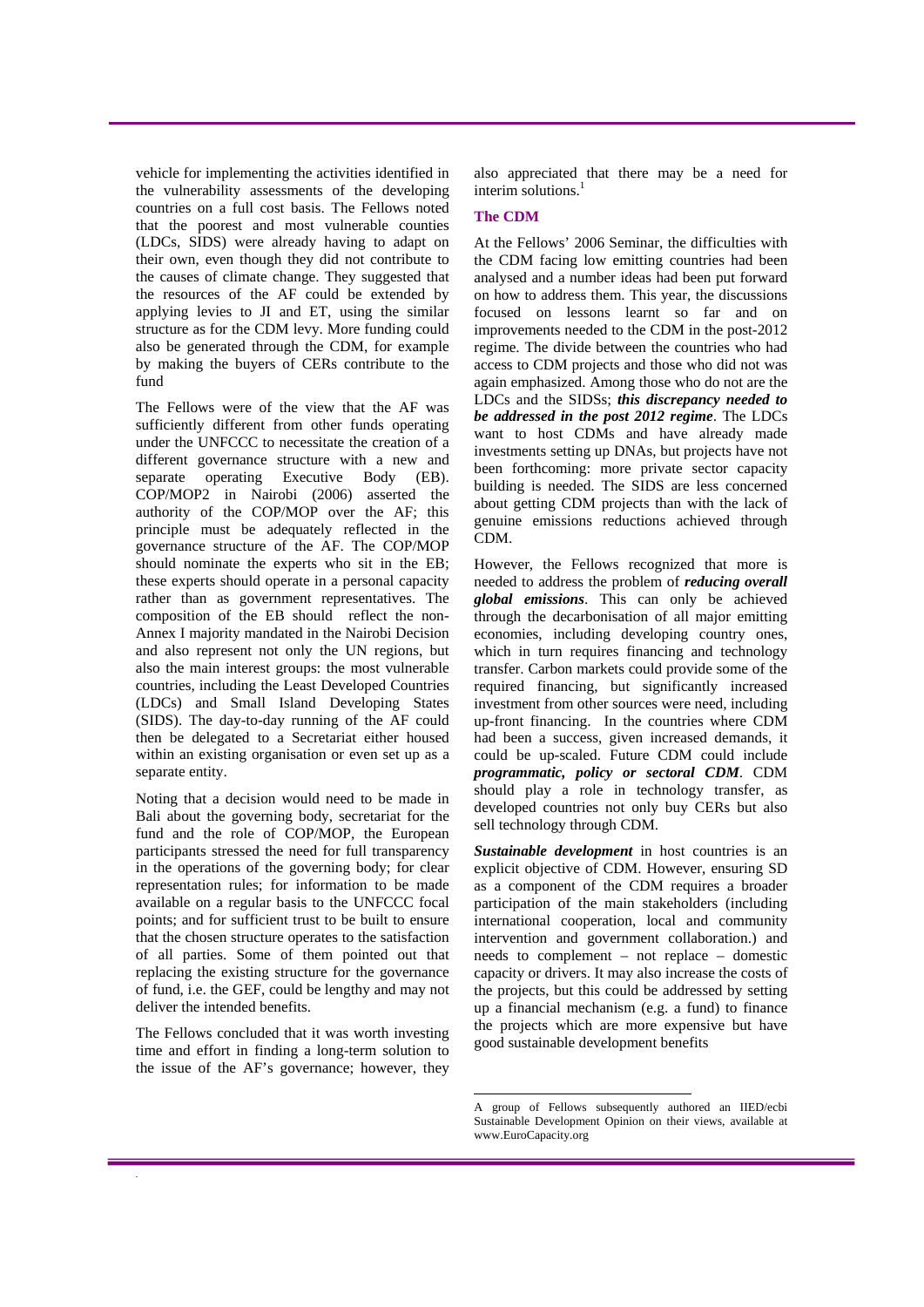**Reducing Emissions from Deforestation in Developing Countries (REDD)** 



The participants discussed how reducing emissions from deforestation in developing countries could become a 'credited' activity under the post 2012 regime. They saw this as one of the ways in which *some of the non Annex I countries could contribute to emission reductions*, with the protection of *biodiversity* as an added benefit. The activities would need to be run in the context of the countries' sustainable development policies, and to contribute to them.

A number of *open questions* remained, such as the mechanisms for funding/ crediting these activities; the development of reliable remote sensing technology to monitor emissions and any reductions; methods to avoid leakage; the level at which activities would take place (national, regional, sectoral, project-based).

It would also be useful to assess the potential for credits from reducing deforestation to play a *role in the carbon market*. Some participants were of the view that market 'flooding' with REDD credits was unlikely given the average cost and the difficulty of reducing emissions. Others expressed the opinion that a new fund should be created to fund these activities, to avoid interference with the carbon trading markets.

Finally, it was pointed out that activities aiming at reducing emissions from deforestation would need *capacity building* for monitoring, design and implementation, and that there was substantial potential here for *south-south cooperation*.

#### **Capacity Building**

.

The Fellows reaffirmed that capacity building was needed by developing countries *at all levels in the short, medium and long-term*. It is a long process, and has to be a continuous until *a critical mass of in-country know-how* has been achieved. It includes raising awareness of high level decision makers; institutional strengthening; improving policies and practices; increasing the capability for designing and running projects and strengthening the links between climate change and national development programs. Business and academic involvement were seen as crucial, as were the availability of external sources of funding to support capacity building activities. *Awareness and coordination* were seen as two of the most important issues in need of capacity building at all levels.

Another essential aspect of countries' capacity building needs was *enhancing the negotiating capacity of participants in the UNFCCC process*.

The Fellows stressed how important the ECBI's contribution had been in that respect and requested that the initiative be widened to include: more regional meetings of to prepare for upcoming COP negotiations; assistance from experts on issues being negotiated to help prepare briefs; assistance to build capacity in drafting/ language capability and the establishment of internships for Francophone negotiators in English speaking developing countries. National Climate Change Focal Points should be strengthened (in terms of skills, and technical and financial knowledge). Key people from other ministries than the one dealing directly with climate change should become involved- ECBI had successfully encouraged such involvement in its activities.

The *more vulnerable groups* of developing countries (LDCs, Africa Group, SIDS) need targeted training and exchanges of negotiators (South-South as well as South-North); and assistance with targeted policy analysis of negotiating proposals from their group's perspective.